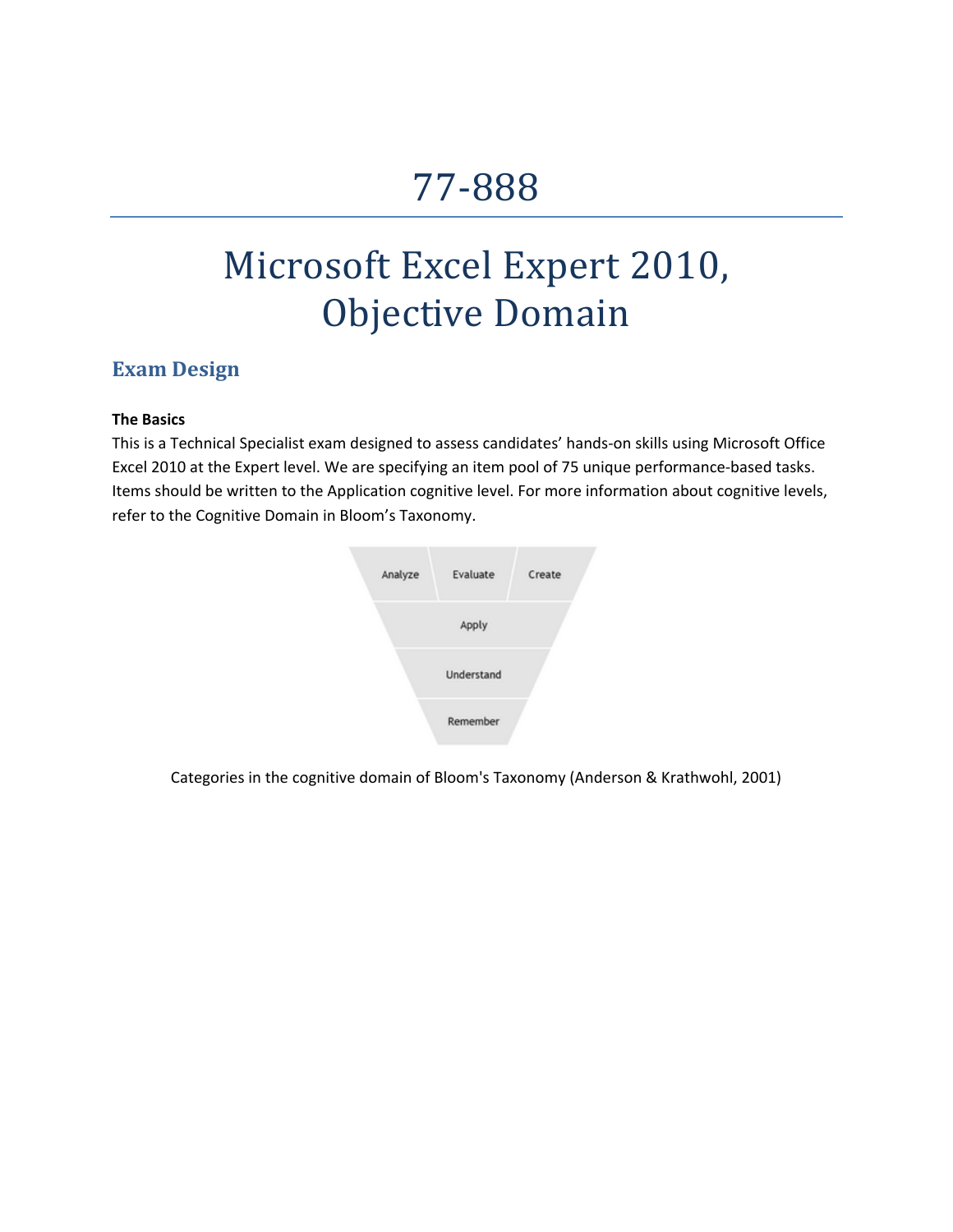#### **Target Audience**

The audience profile for the Expert Exam is a skilled office worker or student with at least  $6 - 9$  months use of the particular Office software.

- Conditional formatting (creating, editing, and managing rules, multiple conditions)
- Charts and graphs (customized)
- Formulas and functions (complex)
- Time/date functions, time/date math
- Converting data types
- Linking data across multiple workbooks
- Consolidated data
- Pivot charts and tables (creating and manipulating)
- Dynamic charts
- Trend line
- Error tracing
- Named ranges and cells
- Hyperlinks
- Recording and running macros
- Locking cells
- Protecting worksheets

# **Objective Domain**

#### **1. Sharing and Maintaining Workbooks**

- 1.1. Apply workbook settings, Properties, and data options
- 1.2. Apply protection and sharing properties to workbooks and worksheets
- 1.3. Maintain shared workbooks

### **2. Applying Formulas and Functions**

- 2.1. Audit Formulas
- 2.2. Manipulate formula options
- 2.3. Perform Data Summary Tasks
- 2.4. Apply functions in formulas